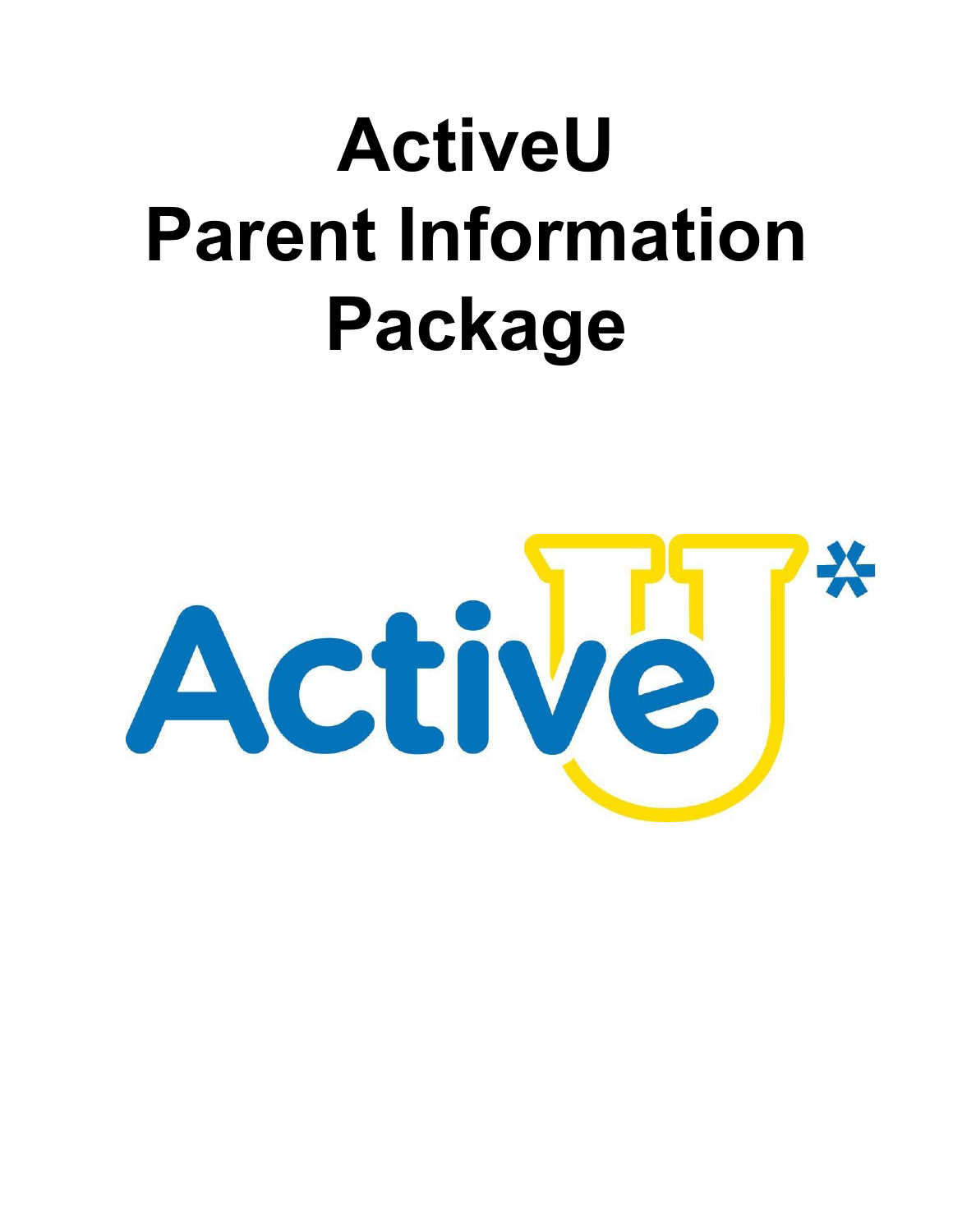

#### **TABLE OF CONTENTS**

| <b>Why Register for ActiveU?</b>           | 3                |
|--------------------------------------------|------------------|
| <b>ActiveU Mission</b>                     | 3                |
| <b>Program Description</b>                 | 3                |
| Philosophy                                 | 3                |
| <b>Program Goals</b>                       | $\boldsymbol{4}$ |
| <b>Sample Schedule</b>                     | $\boldsymbol{4}$ |
| <b>Staff-Camper Ratio</b>                  | $\boldsymbol{4}$ |
| <b>Facilities</b>                          | $\boldsymbol{4}$ |
| <b>Hours of Operation</b>                  | 4                |
| Pick Up & Drop Off                         | 5                |
| <b>Packing for Camp</b>                    | 6                |
| <b>First Day Check In</b>                  | 6                |
| <b>Absence</b>                             | $\boldsymbol{6}$ |
| <b>Illness</b>                             | 6                |
| <b>Medication</b>                          | 6                |
| <b>Emergencies &amp; Injury Response</b>   | 7                |
| <b>Injuries &amp; Incidents</b>            | 7                |
| <b>Pool Time</b>                           | $\overline{7}$   |
| <b>Rainy Days &amp; Extremely Hot Days</b> | $\overline{7}$   |
| <b>Lunches &amp; Snacks</b>                | 8                |
| <b>Discipline &amp; Behaviour Policy</b>   | 8                |
| <b>Lost and Found</b>                      | 9                |
| <b>Social Media Use</b>                    | 9                |
| <b>Before Camp Checklist</b>               | 9                |
| <b>Feedback</b>                            | 9                |
| <b>Contact Information</b>                 | 9                |
| <b>Cancellation and Refund Policy</b>      | 10               |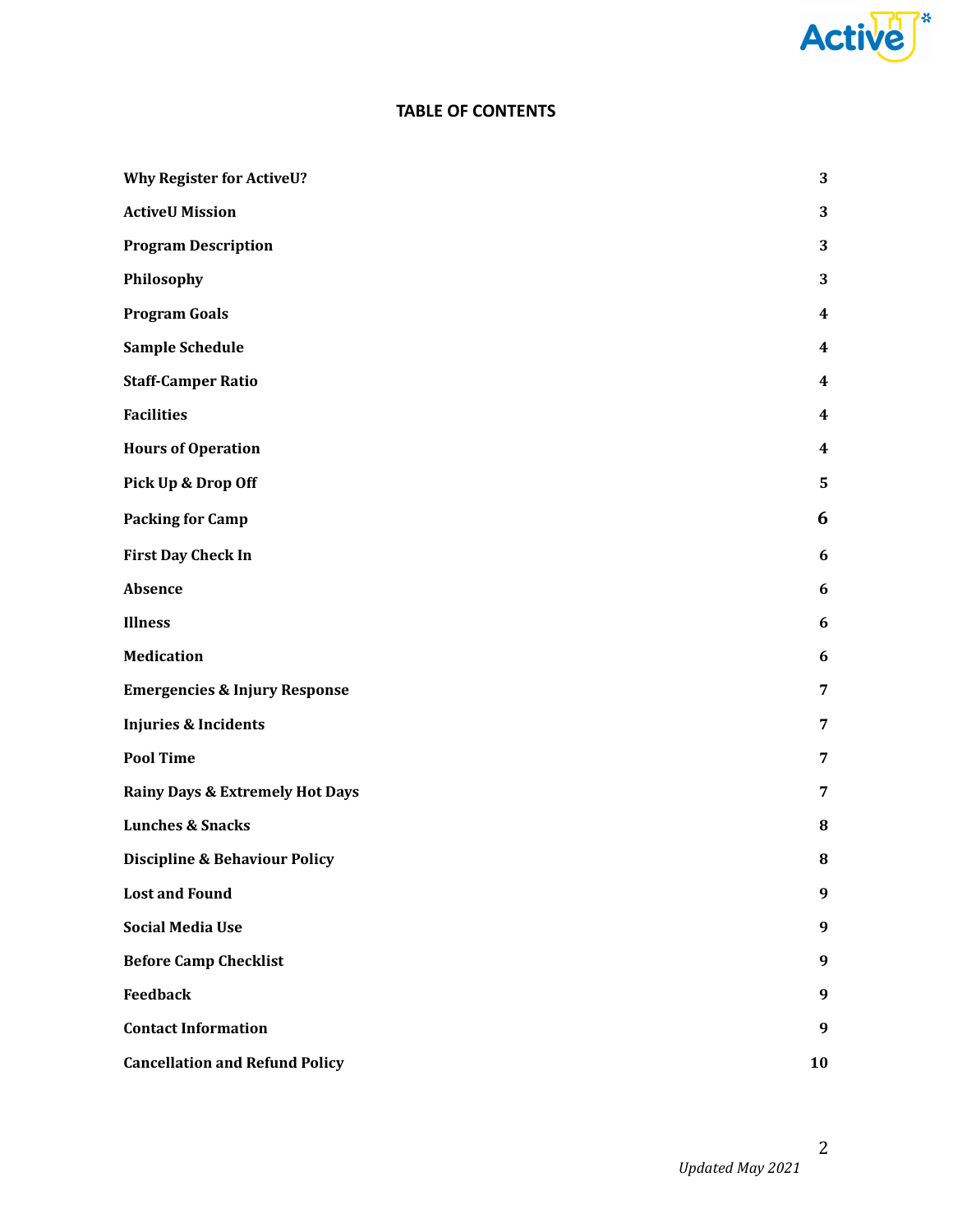

#### <span id="page-2-0"></span>**Why Register for ActiveU?**

Lakehead University is committed to providing a safe and interactive learning environment for children grades 1-6. ActiveU will make a positive impact in the lives of children through non-threatening, student centered learning. Children will explore a variety of recreation and education activities in Lakehead University's diverse setting. ActiveU will also allow children and youth to boost their self-confidence and social skills with others. Please take a few minutes to review the information below.

#### <span id="page-2-1"></span>**ActiveU Mission**

The mission of Lakehead University's ActiveU is to create a positive difference in the lives of children and youth through a student-centered learning approach to cooperative physical activity and educational programs.

#### <span id="page-2-2"></span>**Program Description**

ActiveU is a camp for children and youth to explore recreation and education in a diverse setting at Lakehead University. We wish to encourage children and youth through inclusive physical activity and interactive educational activities that will allow them to boost self-esteem and social skills with others.

#### <span id="page-2-3"></span>**Philosophy**

The philosophy of Lakehead University ActiveU is to provide fun and interactive learning opportunities for children and youth. We would like to offer unique programs for children and youth for the following reasons:

- To introduce participants to faculty, staff, athletes & coaches of Lakehead University.
- Allow youth to become comfortable with Lakehead University campus
- There is demand for non-threatening recreational activities to be coupled with educational programming to assist students both in school and social settings.

#### <span id="page-2-4"></span>**Program Goals**

- To provide a positive and enjoyable program with inspired leadership by all staff and volunteers.
- To demonstrate and teach children and youth that learning is both fun and valuable.
- Provide children with hands-on experience in a variety of disciplines
- To assist children and youth in boosting self-confidence and improving social skills.
- To encourage children and youth to develop their interest and skills in a variety of settings.
- To motivate children and youth to stay in school and to feel comfortable on a university campus.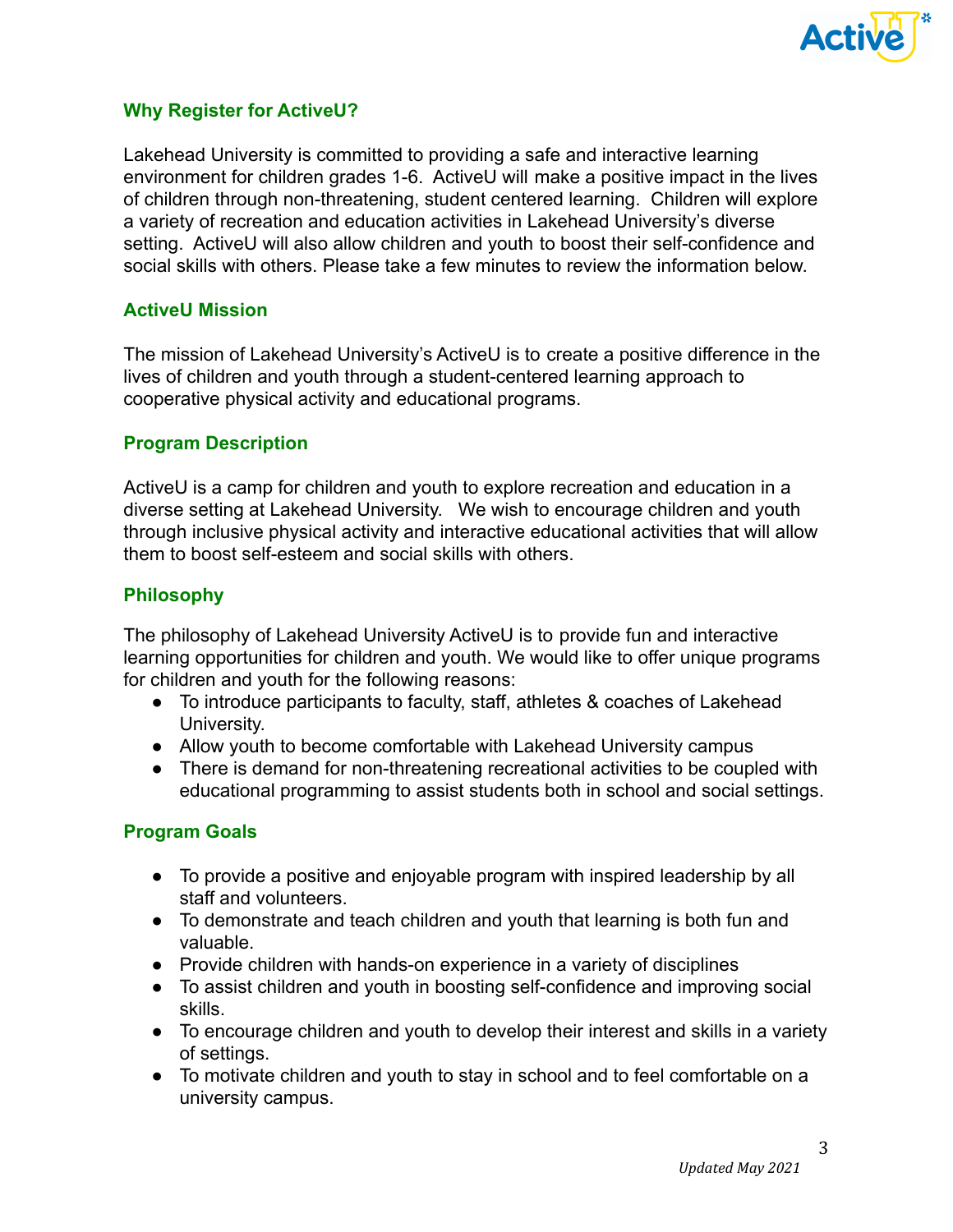

# <span id="page-3-0"></span>**Sample Schedule**

| Schedule                | Activity               |
|-------------------------|------------------------|
| $8:30 - 9:00am$         | Camper Arrival         |
| $9:00 - 9:15$ am        | Attendance & Warm up   |
| $9:15 - 10:30$ am       | <b>Activity 1</b>      |
| $10:30 - 10:45$ am      | <b>Nutrition Break</b> |
| $10:45$ am – $12:00$ pm | <b>Activity 2</b>      |
| $12:00 - 12:40$ pm      | Lunch                  |
| $12:45 - 1:15$ pm       | <b>Activity 3</b>      |
| $1:15 - 2:30$ pm        | <b>Activity 4</b>      |
| $2:30 - 2:45$ pm        | <b>Nutrition Break</b> |
| $2:45 - 3:45$ pm        | Pool                   |
| $3:45 - 4:00 \text{pm}$ | Pack Up                |
| $4:00 - 4:30 \text{pm}$ | Camper Pick Up         |

#### <span id="page-3-1"></span>**Staff-Camper Ratio**

The ActiveU staff-to-campers ratio is 1:8 for Grades 1-3, and 1:12 for Grades 4-6.

#### <span id="page-3-2"></span>**Facilities**

The Lakehead Athletics Centre (located at **[955 Sanders](https://goo.gl/maps/ZPtZmmnFsxDEQBcp6) Dr**) consists of the brand new Wolf Den, The C.J. Sanders Fieldhouse, and the Hangar. Campers will use a variety of facilities within the centre including our outdoor fields, outdoor volleyball courts, indoor turf field, indoor track, olympic length pool, and two indoor gymnasiums.

#### <span id="page-3-3"></span>**Hours of Operation**

ActiveU operates Monday – Friday, 8:30am – 4:30pm.

#### <span id="page-3-4"></span>**Pick Up & Drop Off:**

During registration, parents/guardians must provide the names of the people who are picking up their son or daughter. Staff will only allow children to go with the individuals on that list. If there is a change, a note can be sent with your child in the morning confirming the alternate pick-up person.

# **Parents must sign their children in and out each day, and should accompany the children in/out of the building.**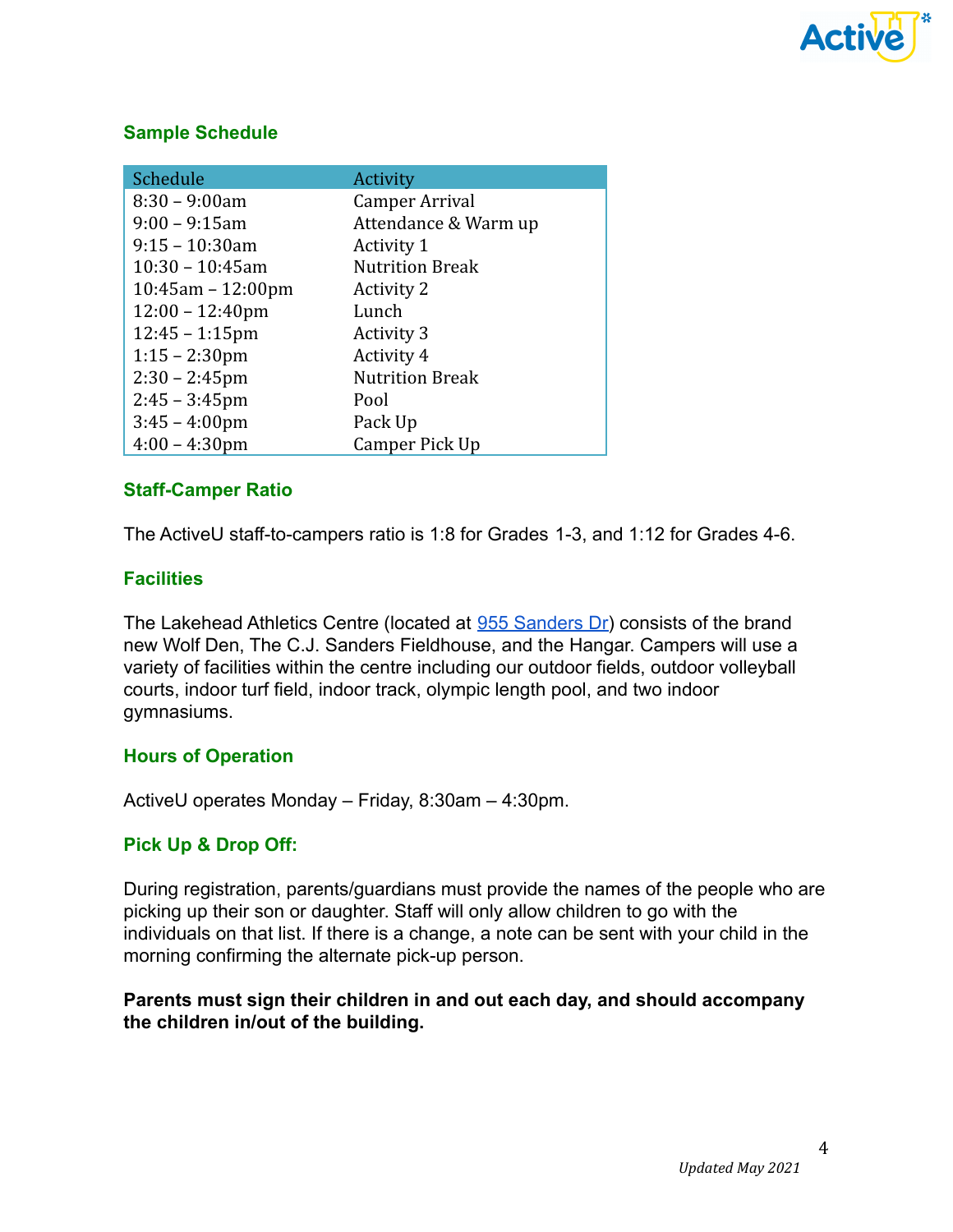

# *Arriving at Camp*

Drop Off Locations: Wolf Den Main Entrance

- Drop off is between 8:30 am and 9:00 am
- Drop off will be "Car-side". A staff member will come to your car window to sign-in your child in and escort them to their cohort.
- **● All parents must sign their child in with a staff member. Please do not let your child leave the car before signed in.**

# *Leaving Camp*

Pick Up Locations: Wolf Den Main Entrance

- Pick up is between  $4:00 \& 4:30 \text{ pm}^*$
- Identification is required to sign your child out each day
- ActiveU staff will only let children go with designated persons on the registration sheet. Authorized Pick-Up Names can be provided at drop-off in the morning or via email to [activeu@lakeheadu.ca](mailto:activeu@lakeheadu.ca)

# **\*Repeated instances of late pick-up past 4:30 may result in your child's dismissal from camp**

# *Late Arrival*

If you will be having a late arrival, please contact the Camp Office at 343-8010 x8950 to coordinate the late drop-off. We will direct you to the location of your child's group for drop-off purpose.

# *Leaving Early*

- One-day notice must be given to ActiveU staff if your child is leaving early.
- Notice can be given in writing, by email or phone.
- Contact Information:
	- o Camp phone: 343-8010 x8950 , or email [activeu@lakeheadu.ca](mailto:activeu@lakeheadu.ca)

# <span id="page-4-0"></span>**Packing for Camp** *What should you bring to camp?*

- Comfortable clothing that allows campers to participate in recreational activities both outside and inside. For example: t-shirt, shorts, sweat pants & sneakers.
- Indoor (non-marking) & Outdoor shoes
- Water bottle
- Sunscreen
- Swimming gear: swim suit, towel, & bag for wet clothes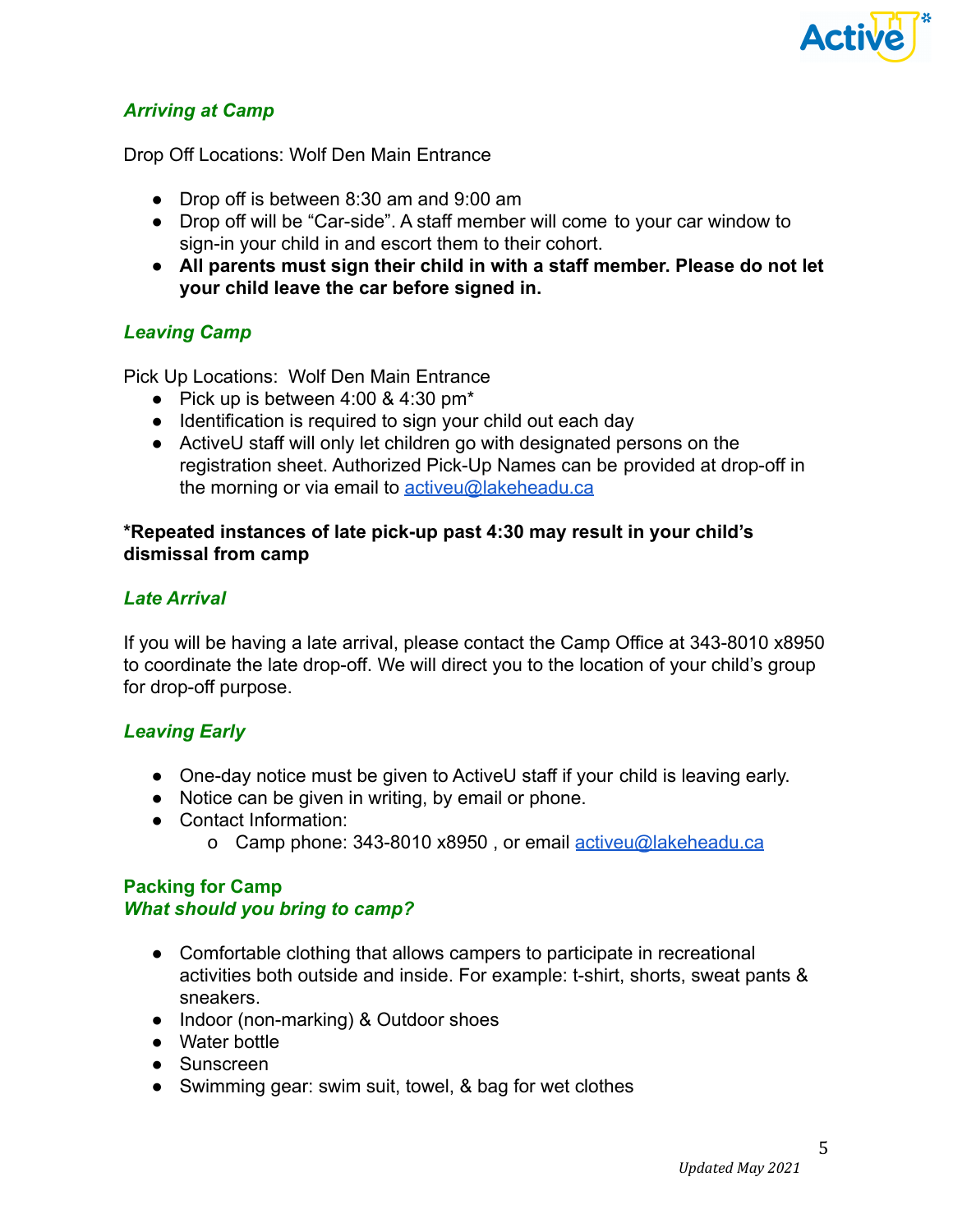

- Backpack to carry items for the day
- Lunch & Snacks (nut-free)

# *What should you leave at home?*

Do NOT bring to camp checklist:

- Peanuts Lakehead University is a peanut free zone
- Electronic devices iPods, video games, etc
	- o \*\*if campers bring a cell phone it is for emergency use only

**Please do not pack items of value because Lakehead University is a public facility and we cannot guarantee the return of lost or stolen items.**

# <span id="page-5-0"></span>**Absence**

● Please let the Camp Office know (343-8010 x8950 ) if your child is going to be absent from camp, or email Camp Staff at [activeu@lakeheadu.ca](mailto:activeu@lakeheadu.ca).

#### <span id="page-5-1"></span>**Illness**

- We ask that parents/guardians keep children home if they are sick during camp, and call ActiveU staff about absence.
- If you child becomes ill during camp, an ActiveU staff member will notify you and appropriate action will be taken in consultation with the parent/guardian.

#### <span id="page-5-2"></span>**Medication**

ActiveU Camp staff will not administer, or have the responsibility to administer, any medications of campers.

- Should your child require medication, please ensure that the medication is in the original bottle and write your child's name on the bottle
- Children MUST be able to administer the medication themselves, as ActiveU staff are NOT allowed to do so.
- Please note on the registration form if your child has allergies, asthma, etc and need to carry an epi pen, or asthma medication.

# <span id="page-5-3"></span>**Emergencies & Injury Response**

In the case of an emergency:

- You will be notified by an ActiveU staff member
- All staff are trained in First Aid and CPR
- All ActiveU staff are trained in emergency procedures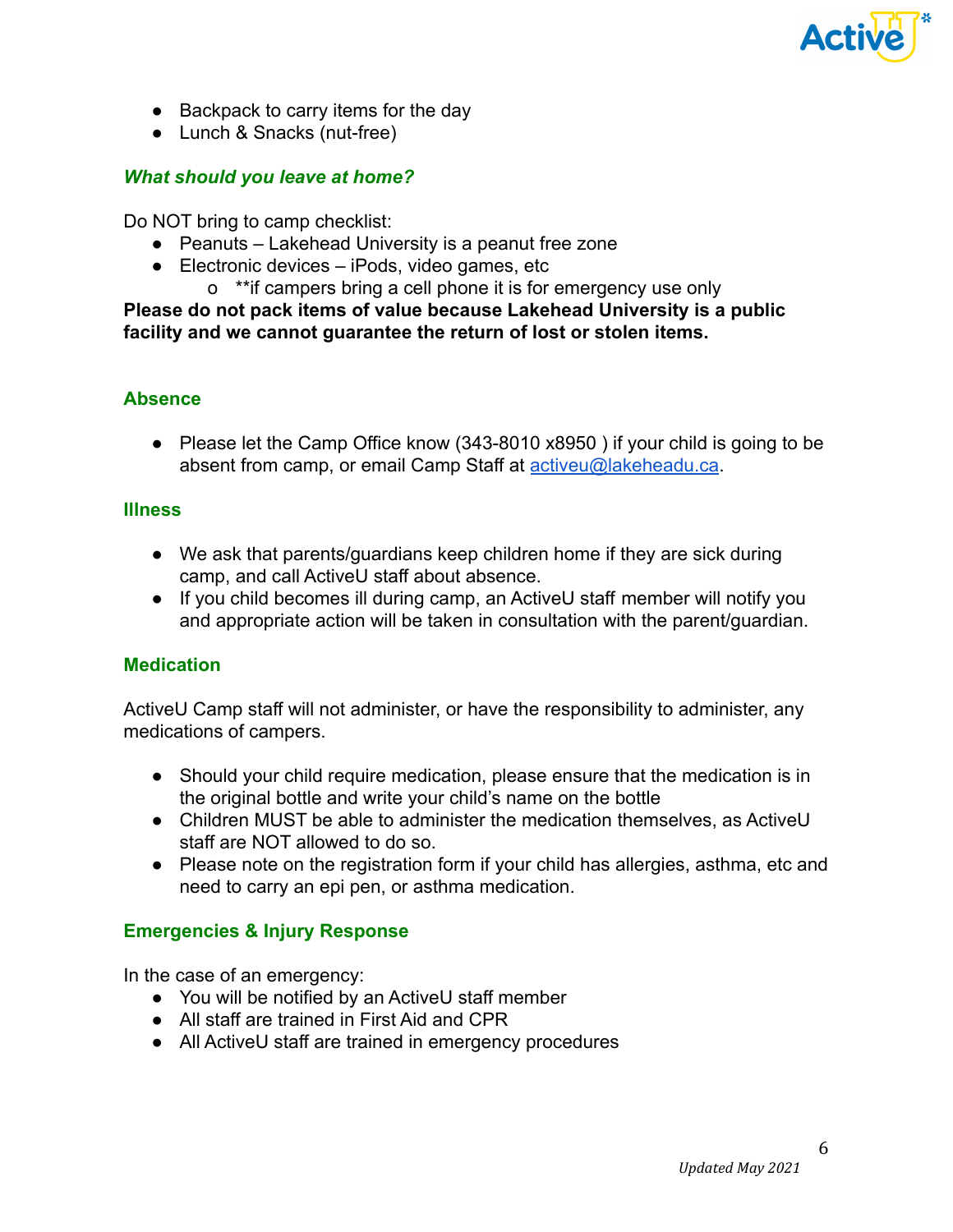

# <span id="page-6-0"></span>**Injuries & Incidents**

In the case of any injury requiring first aid, an ActiveU staff member will notify the parents and ask them to sign an injury report at pick-up that day. All injuries will be treated by staff trained in First Aid and CPR-C.

If any incidents occur through-out the day such as discipline or bullying behaviours, parents will also be notified and asked to sign an incident report.

#### <span id="page-6-1"></span>**Pool Time**

Campers have designated swim time most days in the Lakehead University Pool. Children may bring life jackets to camp if they prefer to use their own equipment.

# *Swimming Test*

- Every camper will be given a swim test at the start of every camp.
- Every camper will be presented with the Pool Rules on the first day of every camp
- The swim test requires children to swim the length of the pool without touching the bottom or sides of the pool.
- If your child does not pass the swim test they will be required to stay in the shallow end of the pool.
	- o Your child's safety is our #1 concern while in the pool. ActiveU staff are required to be in the pool during swim time, and extra life guards are on duty during this time.

# <span id="page-6-2"></span>**Rainy Days & Extremely Hot Days**

- ActiveU operates rain or shine. We also have access to a number of indoor facilities if the weather is too hot or includes thunderstorms.
- On very hot days please pack an extra beverage for your child.
- ActiveU staff will make sure children take regular water breaks throughout the day

#### <span id="page-6-3"></span>**Lunches & Snacks**

- Refrigerator and microwaves are not available
- Please pack extra snacks (if desired) for before and after lunch as there is a designated nutrition break
- Please DO NOT pack any peanut products
- The Fieldhouse & Hangar do have vending machines we discourage the use of these by campers, but they are available if necessary.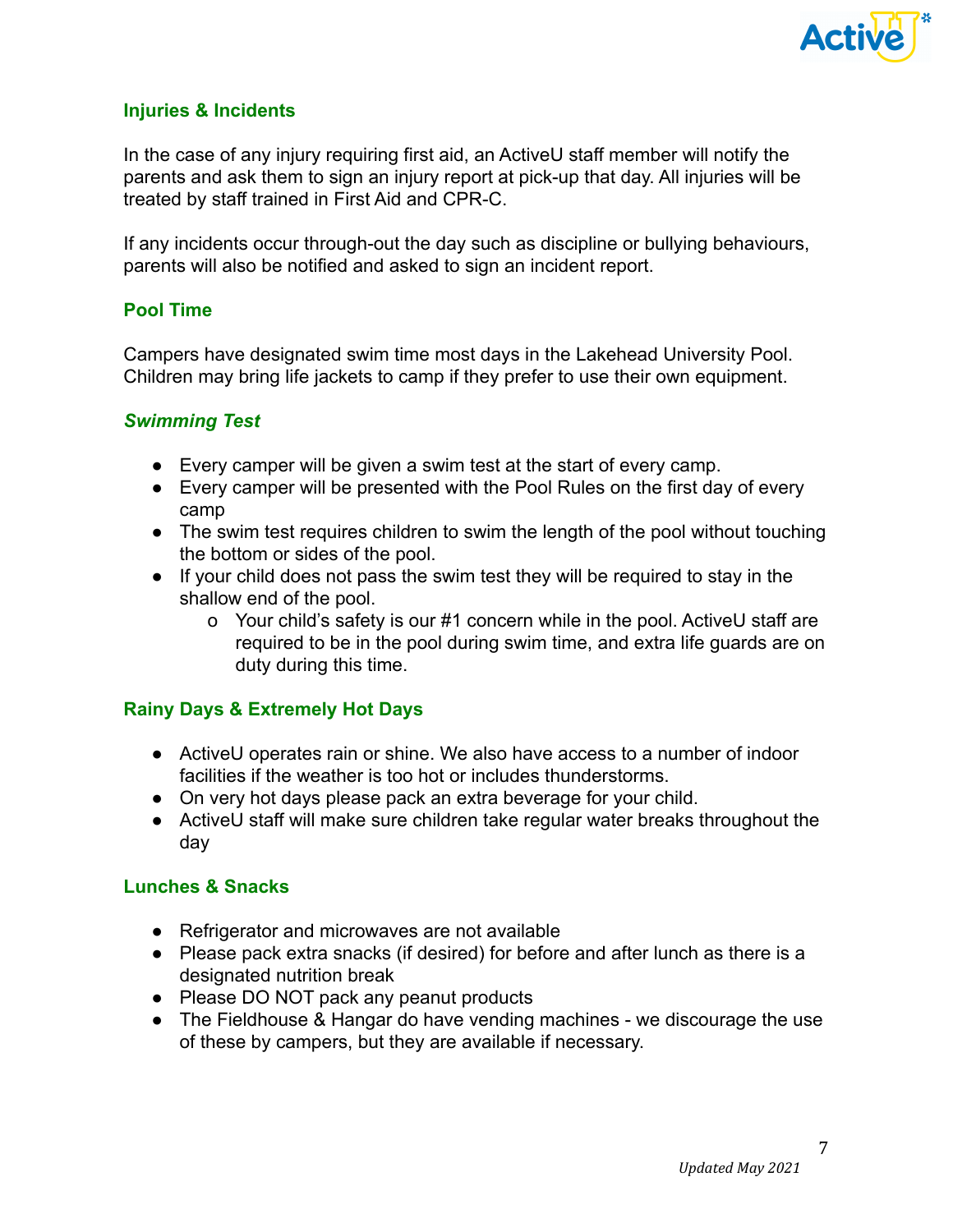

# *Peanut Free Zone*

- ActiveU at Lakehead University is a PEANUT FREE ZONE
- ActiveU staff will confiscate peanut products

# <span id="page-7-0"></span>**Discipline & Behaviour Policy**

All campers are expected to abide by camp rules, as addressed in our Camper Agreement ( $\Delta$ ppendix  $\Delta$ ), at all times during camp and are expected to abide by Camp Staff's enforcements of rules and regulations during camp.

At ActiveU we feel each camper should have fun. In the event of misbehavior from one person or a group of people, ActiveU staff will work diligently to make sure it does not impact negatively on the rest of the campers. ActiveU works on a three-strike policy.

**Strike One**: Any camper who fails to adhere to camp rules, or exhibits behavior that is clearly intended to annoy or endanger other campers, will be privately and formally warned by staff about their inappropriate behavior.

**Strike Two:** A camper who chooses to continue their misbehavior will result in counseling by the camp coordinator. At this time they will be told that further misbehavior will result in a phone call to their parent or guardian.

**Strike Three:** Any further inappropriate behavior will result in counseling from the Program Coordinator and expulsion from camp.

- Campers who are expelled from camp for disciplinary reasons will not receive a refund of any fees paid to attend camp.
- Any of the above steps may be repeated at the discretion of camp staff.

If Camp Staff determine that dismissal of a camper must occur due to unacceptable behaviour causing an unsafe environment, that camper will be deregistered from camp without reimbursement of the camp fee

# *Bullying Policy*

ActiveU has a strict no bullying or harassment policy. Any campers that are found to be bullying or harassing another camper, after warnings given, will be dismissed from camp.

#### <span id="page-7-1"></span>**Lost and Found**

- Please label all of your child's belongings
- Please remind you child that it is their responsibility to look after their belongings
- Lost Items be put at Front Desk Lost & Found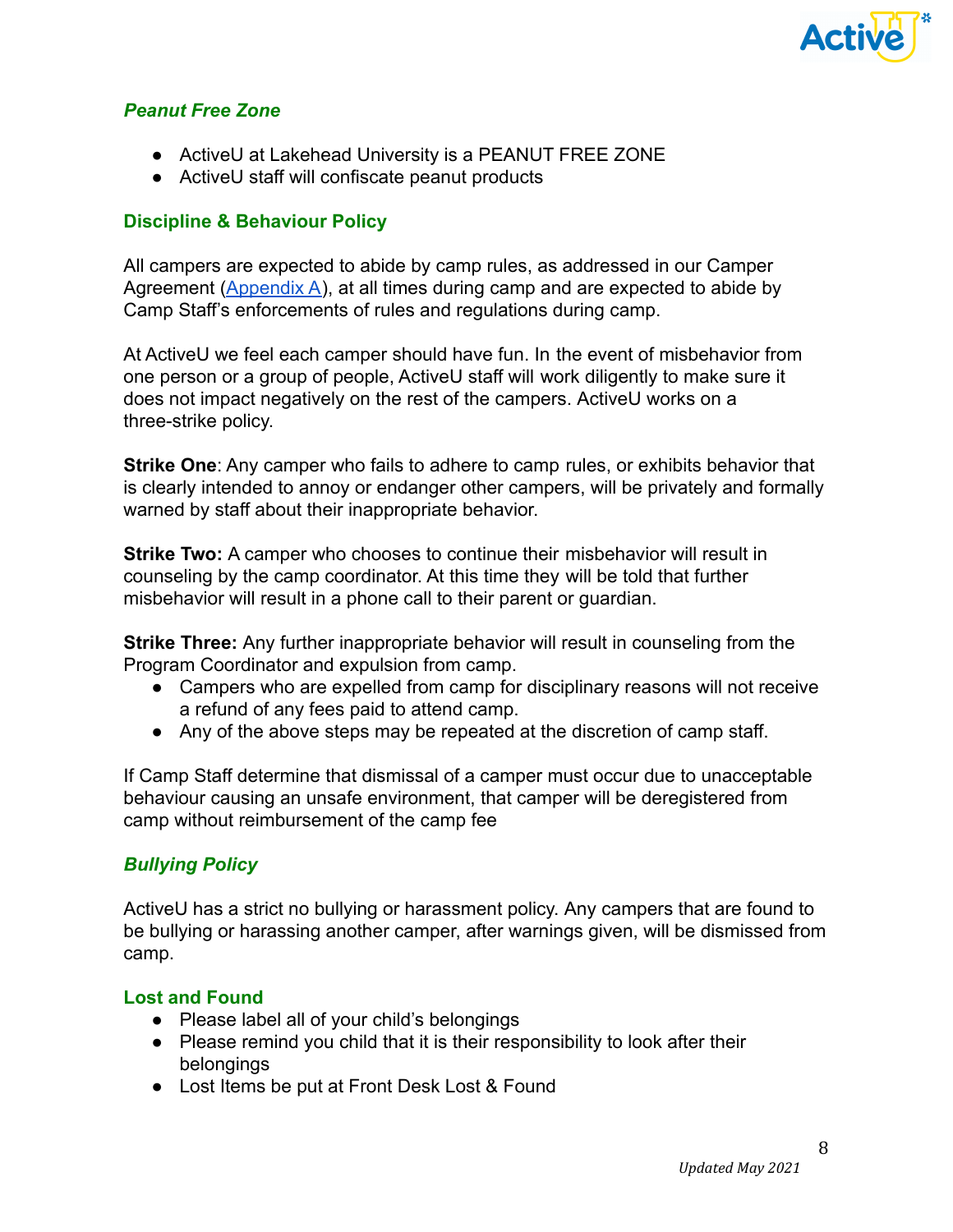

# <span id="page-8-0"></span>**Social Media Use**

Staff and Campers are prohibited from using social media and phones during camp hours. ActiveU operates both an Instagram and Facebook page (@ActiveU.LU) and uses this to share updates with parents about camp. Parents will be asked for permission prior to any photos of their children being shared on social media pages

#### <span id="page-8-1"></span>**Before Camp Checklist**

 $\Box$  Complete all registration & waiver forms on-line prior to the start of camp. Contact us if you need to update any emergency contacts or authorized pick-up/drop-off individuals after completing the forms.

 $\Box$  Please review our Camper Agreement (Appendix A) with your child(ren).

#### <span id="page-8-2"></span>**Feedback**

Lakehead University Athletics welcomes your feedback so we are able to provide families with the best programming available. Feel free to contact us using the below information:

[activeu@lakeheadu.ca](mailto:activeu@lakeheadu.ca) - 343-8950

#### <span id="page-8-3"></span>**Contact Information**

**Contacting your child in an emergency situation or during Camp Hours:**

● Call the Camp Office at 343-8010 x8950, and they will contact the appropriate person.

#### **For Questions Prior to Camp:**

Laura Ferguson Coordinator of Programs and Initiatives Work: 343-8010 x8950 or email: [activeu@lakeheadu.ca](mailto:activeu@lakeheadu.ca)

**C.J Sanders Fieldhouse**

Front Desk: 343-8585

# <span id="page-8-4"></span>**Cancellation and Refund Policy**

In the event of a cancellation 1 weeks prior to the start of the program, there will be a 25% service charge for each session cancelled. No refunds will be made after the start of the program, for any reason. A credit will be issued for future camps if a participant has an accident or injury during the camp. No refund will be given if a child leaves ActiveU on their own accord, is a "no show", or is expelled.